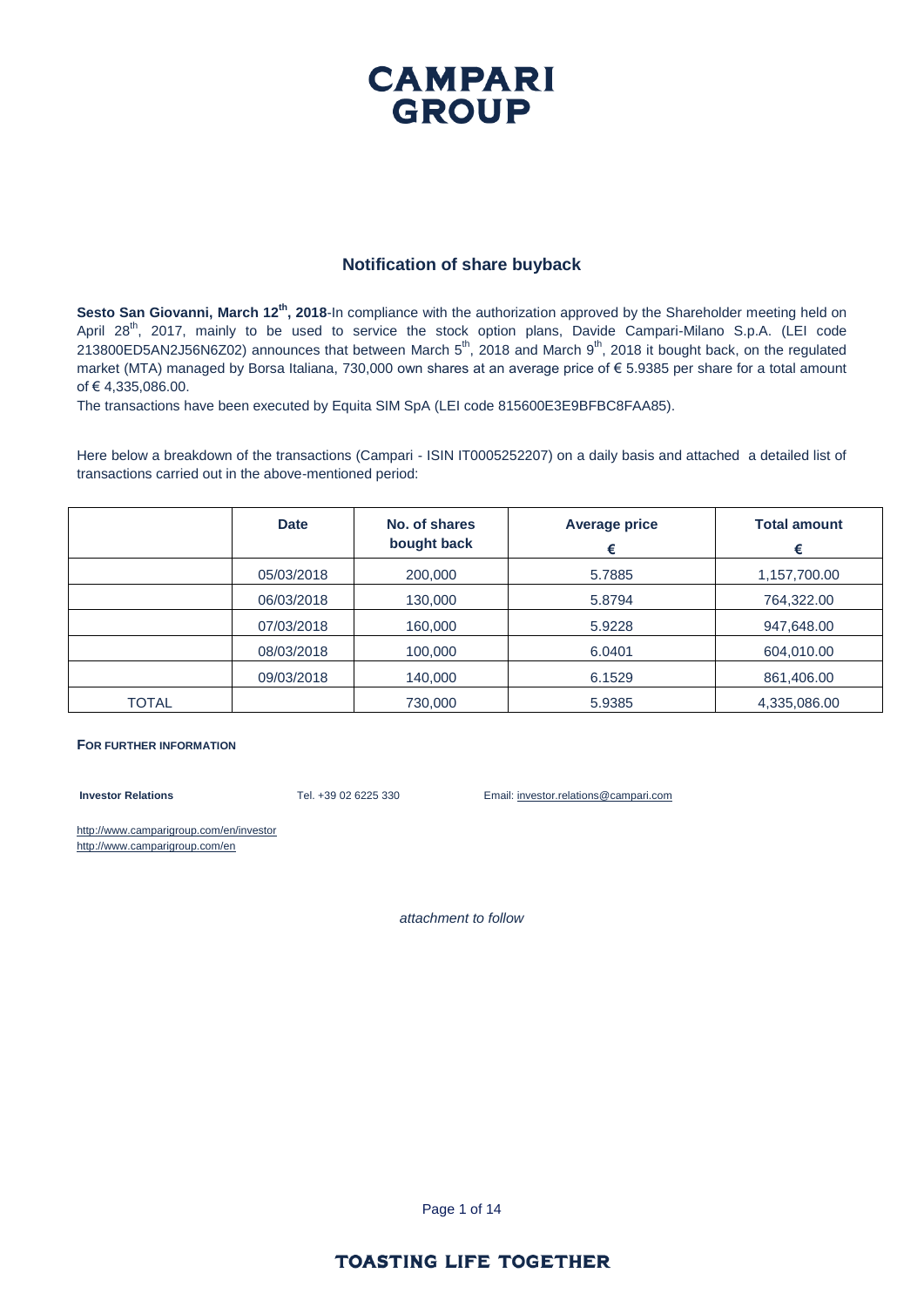| <b>DATE</b> | <b>HOUR</b> | A/V | <b>PRICE</b> | NO. OF<br><b>SHARES</b> |
|-------------|-------------|-----|--------------|-------------------------|
| 05-mar-18   | 9:00:37 AM  | A   | 5.68         | 5000                    |
| 05-mar-18   | 9:00:58 AM  | A   | 5.67         | 605                     |
| 05-mar-18   | 9:07:18 AM  | A   | 5.74         | 142                     |
| 05-mar-18   | 9:07:18 AM  | Α   | 5.74         | 4858                    |
| 05-mar-18   | 9:34:53 AM  | А   | 5.73         | 1445                    |
| 05-mar-18   | 9:34:53 AM  | Α   | 5.73         | 511                     |
| 05-mar-18   | 9:34:53 AM  | A   | 5.73         | 1044                    |
| 05-mar-18   | 10:15:02 AM | Α   | 5.715        | 352                     |
| 05-mar-18   | 10:15:02 AM | Α   | 5.715        | 3648                    |
| 05-mar-18   | 10:32:12 AM | Α   | 5.7          | 340                     |
| 05-mar-18   | 11:03:14 AM | Α   | 5.735        | 5000                    |
| 05-mar-18   | 11:26:22 AM | A   | 5.735        | 349                     |
| 05-mar-18   | 11:27:35 AM | A   | 5.735        | 4800                    |
| 05-mar-18   | 11:27:35 AM | А   | 5.735        | 1906                    |
| 05-mar-18   | 11:30:16 AM | Α   | 5.74         | 2994                    |
| 05-mar-18   | 11:30:16 AM | A   | 5.74         | 1006                    |
| 05-mar-18   | 11:44:22 AM | Α   | 5.75         | 279                     |
| 05-mar-18   | 11:44:22 AM | Α   | 5.75         | 4286                    |
| 05-mar-18   | 11:44:22 AM | Α   | 5.75         | 1435                    |
| 05-mar-18   | 1:00:12 PM  | Α   | 5.835        | 1500                    |
| 05-mar-18   | 1:00:12 PM  | A   | 5.835        | 820                     |
| 05-mar-18   | 1:00:12 PM  | Α   | 5.835        | 2680                    |
| 05-mar-18   | 1:00:45 PM  | А   | 5.835        | 7000                    |
| 05-mar-18   | 1:49:14 PM  | A   | 5.84         | 1181                    |
| 05-mar-18   | 1:49:14 PM  | A   | 5.84         | 6512                    |
| 05-mar-18   | 1:49:14 PM  | Α   | 5.84         | 307                     |
| 05-mar-18   | 1:54:47 PM  | A   | 5.82         | 859                     |
| 05-mar-18   | 1:55:26 PM  | Α   | 5.82         | 1300                    |
| 05-mar-18   | 1:55:30 PM  | Α   | 5.82         | 1337                    |
| 05-mar-18   | 1:55:30 PM  | A   | 5.82         | 3398                    |

Page 2 of 14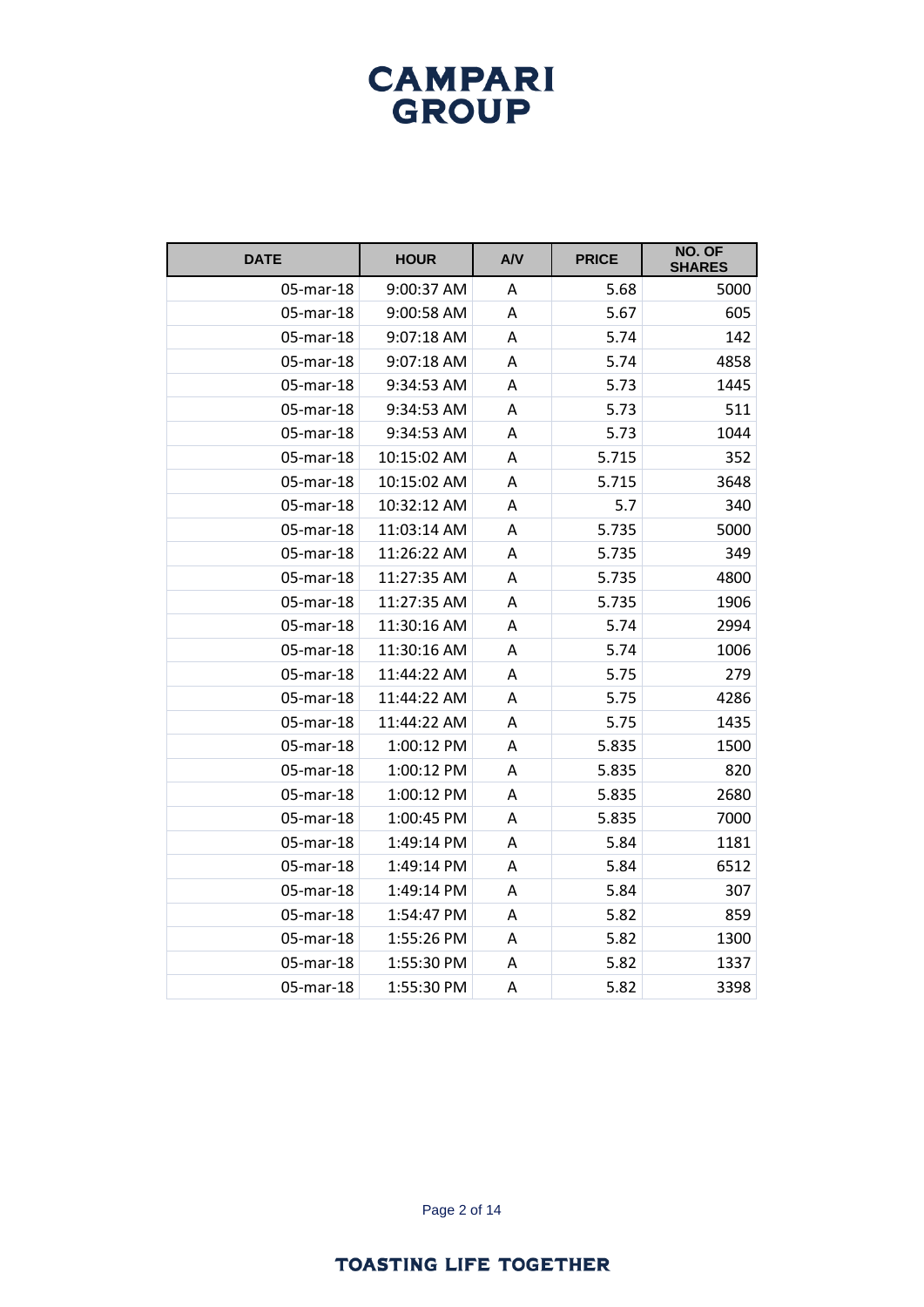| 05-mar-18 | 1:55:30 PM | Α | 5.82  | 1106 |
|-----------|------------|---|-------|------|
| 05-mar-18 | 1:59:00 PM | A | 5.81  | 800  |
| 05-mar-18 | 1:59:17 PM | A | 5.81  | 100  |
| 05-mar-18 | 1:59:24 PM | Α | 5.81  | 860  |
| 05-mar-18 | 2:00:30 PM | A | 5.81  | 860  |
| 05-mar-18 | 2:00:44 PM | A | 5.81  | 973  |
| 05-mar-18 | 2:00:44 PM | Α | 5.81  | 1936 |
| 05-mar-18 | 2:00:59 PM | A | 5.81  | 488  |
| 05-mar-18 | 2:01:04 PM | A | 5.81  | 397  |
| 05-mar-18 | 2:01:04 PM | A | 5.81  | 586  |
| 05-mar-18 | 2:01:54 PM | A | 5.8   | 8000 |
| 05-mar-18 | 2:30:03 PM | A | 5.795 | 2000 |
| 05-mar-18 | 2:30:03 PM | Α | 5.795 | 1300 |
| 05-mar-18 | 2:30:03 PM | A | 5.795 | 1500 |
| 05-mar-18 | 2:30:03 PM | A | 5.795 | 603  |
| 05-mar-18 | 2:30:03 PM | A | 5.795 | 735  |
| 05-mar-18 | 2:30:03 PM | A | 5.795 | 100  |
| 05-mar-18 | 2:30:03 PM | A | 5.795 | 1762 |
| 05-mar-18 | 2:34:48 PM | A | 5.795 | 3170 |
| 05-mar-18 | 2:34:48 PM | A | 5.795 | 3264 |
| 05-mar-18 | 2:34:48 PM | Α | 5.795 | 2566 |
| 05-mar-18 | 2:44:55 PM | Α | 5.79  | 1676 |
| 05-mar-18 | 2:44:55 PM | A | 5.79  | 3324 |
| 05-mar-18 | 2:53:33 PM | A | 5.78  | 511  |
| 05-mar-18 | 2:54:29 PM | A | 5.78  | 3420 |
| 05-mar-18 | 2:54:29 PM | A | 5.78  | 1806 |
| 05-mar-18 | 2:54:29 PM | A | 5.78  | 1263 |
| 05-mar-18 | 3:03:38 PM | Α | 5.78  | 1500 |
| 05-mar-18 | 3:03:38 PM | A | 5.78  | 280  |
| 05-mar-18 | 3:03:38 PM | A | 5.78  | 580  |
| 05-mar-18 | 3:03:38 PM | Α | 5.78  | 3486 |
| 05-mar-18 | 3:03:38 PM | A | 5.78  | 2154 |

Page 3 of 14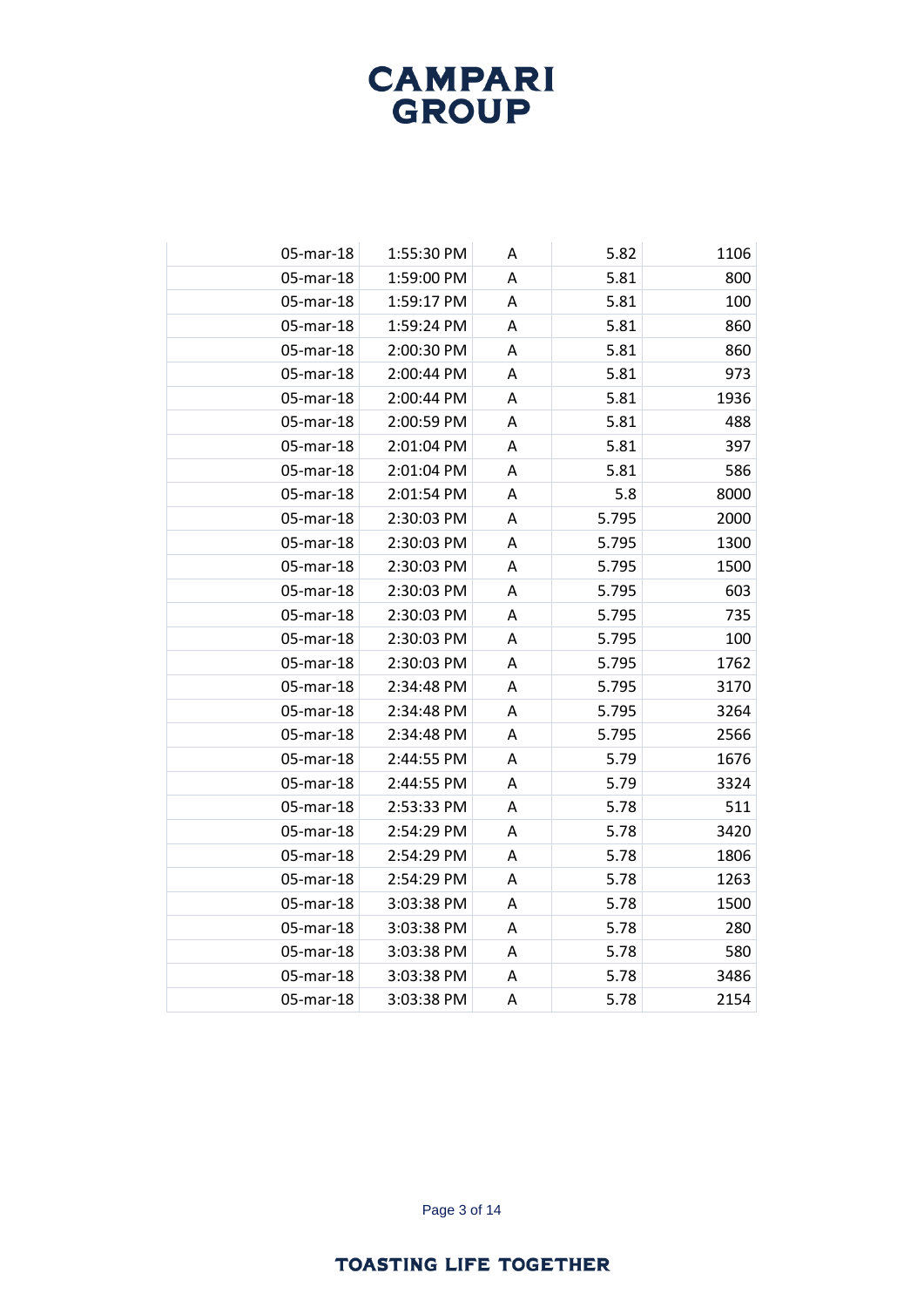| 05-mar-18 | 3:30:01 PM | Α | 5.79  | 3819 |
|-----------|------------|---|-------|------|
| 05-mar-18 | 3:30:01 PM | A | 5.79  | 659  |
| 05-mar-18 | 3:30:01 PM | A | 5.79  | 531  |
| 05-mar-18 | 3:30:01 PM | Α | 5.79  | 1431 |
| 05-mar-18 | 3:30:01 PM | A | 5.79  | 60   |
| 05-mar-18 | 3:42:24 PM | A | 5.805 | 132  |
| 05-mar-18 | 3:46:58 PM | Α | 5.81  | 550  |
| 05-mar-18 | 3:50:13 PM | A | 5.815 | 1500 |
| 05-mar-18 | 3:50:13 PM | A | 5.815 | 500  |
| 05-mar-18 | 3:51:23 PM | A | 5.81  | 250  |
| 05-mar-18 | 3:51:23 PM | A | 5.81  | 4750 |
| 05-mar-18 | 3:53:53 PM | A | 5.815 | 3083 |
| 05-mar-18 | 3:53:53 PM | Α | 5.815 | 4319 |
| 05-mar-18 | 3:53:53 PM | A | 5.815 | 598  |
| 05-mar-18 | 3:55:49 PM | A | 5.805 | 3774 |
| 05-mar-18 | 3:55:49 PM | A | 5.805 | 4594 |
| 05-mar-18 | 4:00:27 PM | Α | 5.8   | 6220 |
| 05-mar-18 | 4:06:16 PM | A | 5.805 | 1500 |
| 05-mar-18 | 4:06:16 PM | A | 5.805 | 1500 |
| 05-mar-18 | 4:08:53 PM | A | 5.8   | 447  |
| 05-mar-18 | 4:09:18 PM | A | 5.8   | 2516 |
| 05-mar-18 | 4:09:18 PM | A | 5.8   | 817  |
| 05-mar-18 | 4:14:14 PM | Α | 5.8   | 1668 |
| 05-mar-18 | 4:15:26 PM | A | 5.8   | 2000 |
| 05-mar-18 | 4:15:32 PM | A | 5.8   | 438  |
| 05-mar-18 | 4:15:41 PM | A | 5.8   | 1651 |
| 05-mar-18 | 4:16:37 PM | Α | 5.8   | 693  |
| 05-mar-18 | 4:38:24 PM | Α | 5.785 | 2000 |
| 05-mar-18 | 4:39:45 PM | A | 5.785 | 414  |
| 05-mar-18 | 4:49:03 PM | A | 5.79  | 943  |
| 05-mar-18 | 4:49:03 PM | Α | 5.79  | 1300 |
| 05-mar-18 | 4:49:03 PM | A | 5.79  | 1000 |

Page 4 of 14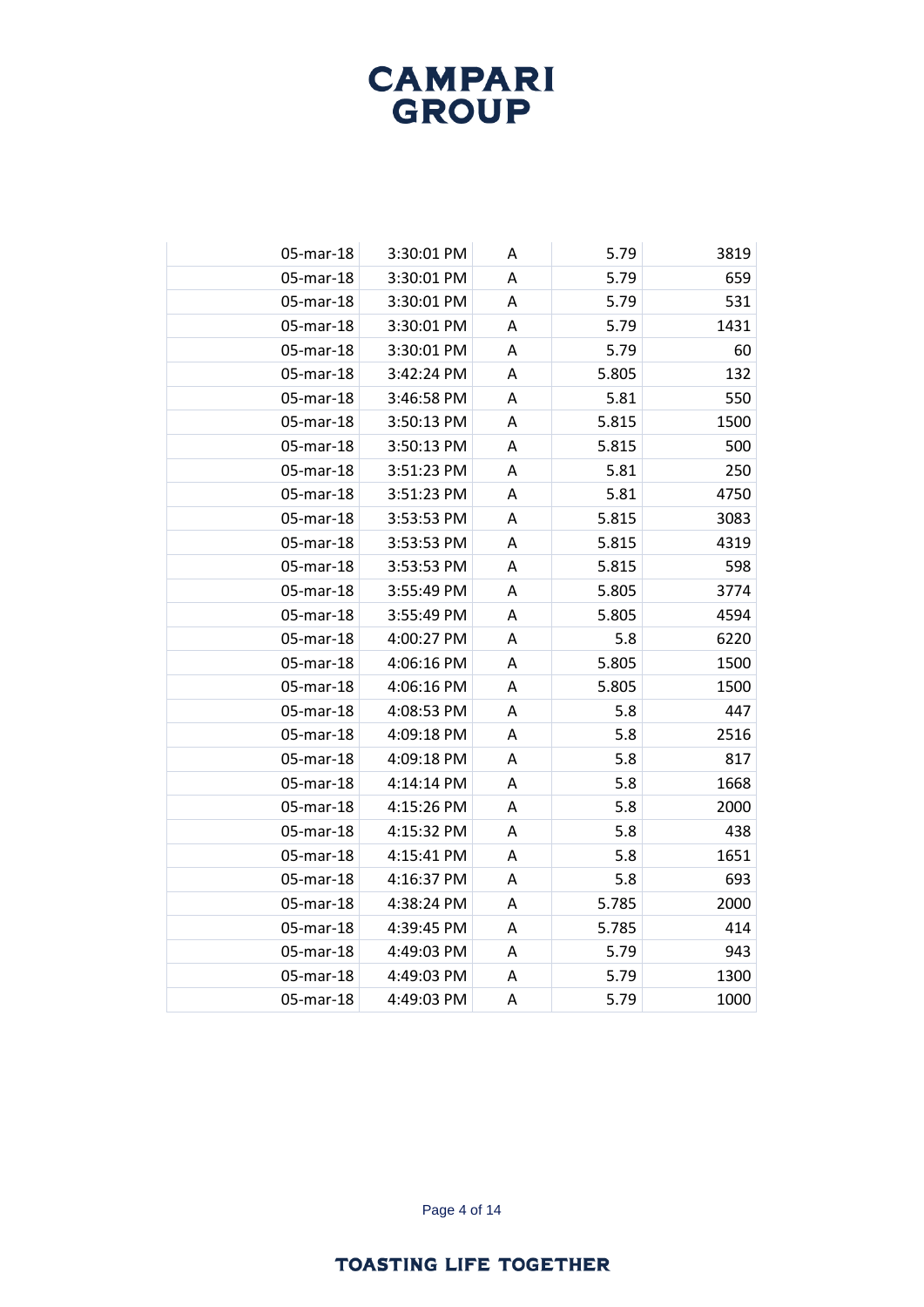| 05-mar-18 | 4:49:03 PM  | Α | 5.79  | 3480 |
|-----------|-------------|---|-------|------|
| 05-mar-18 | 4:49:03 PM  | Α | 5.79  | 863  |
| 05-mar-18 | 5:02:40 PM  | A | 5.8   | 4800 |
| 05-mar-18 | 5:02:40 PM  | Α | 5.8   | 200  |
| 05-mar-18 | 5:08:20 PM  | Α | 5.795 | 2677 |
| 05-mar-18 | 5:08:20 PM  | Α | 5.795 | 689  |
| 05-mar-18 | 5:08:20 PM  | Α | 5.795 | 1500 |
| 05-mar-18 | 5:08:20 PM  | Α | 5.795 | 134  |
| 05-mar-18 | 5:24:20 PM  | A | 5.8   | 5695 |
| 05-mar-18 | 5:24:20 PM  | A | 5.8   | 4185 |
| 05-mar-18 | 5:24:20 PM  | Α | 5.8   | 120  |
| 06-mar-18 | 9:05:05 AM  | Α | 5.82  | 604  |
| 06-mar-18 | 9:05:05 AM  | Α | 5.82  | 6396 |
| 06-mar-18 | 9:05:05 AM  | Α | 5.81  | 4500 |
| 06-mar-18 | 9:14:16 AM  | A | 5.82  | 8500 |
| 06-mar-18 | 9:19:43 AM  | Α | 5.805 | 3500 |
| 06-mar-18 | 9:22:46 AM  | Α | 5.805 | 4211 |
| 06-mar-18 | 9:22:46 AM  | A | 5.805 | 1789 |
| 06-mar-18 | 9:38:34 AM  | A | 5.82  | 400  |
| 06-mar-18 | 9:38:34 AM  | Α | 5.82  | 4100 |
| 06-mar-18 | 10:30:15 AM | Α | 5.865 | 742  |
| 06-mar-18 | 10:30:15 AM | Α | 5.865 | 6188 |
| 06-mar-18 | 10:30:15 AM | Α | 5.865 | 1070 |
| 06-mar-18 | 11:26:22 AM | Α | 5.875 | 1500 |
| 06-mar-18 | 11:26:22 AM | Α | 5.875 | 1500 |
| 06-mar-18 | 11:38:14 AM | A | 5.88  | 5000 |
| 06-mar-18 | 12:30:03 PM | A | 5.905 | 3000 |
| 06-mar-18 | 1:26:36 PM  | Α | 5.885 | 4000 |
| 06-mar-18 | 1:57:40 PM  | Α | 5.88  | 1802 |
| 06-mar-18 | 1:57:40 PM  | A | 5.88  | 6198 |
| 06-mar-18 | 3:31:05 PM  | Α | 5.9   | 3600 |
| 06-mar-18 | 3:31:05 PM  | A | 5.9   | 1400 |

Page 5 of 14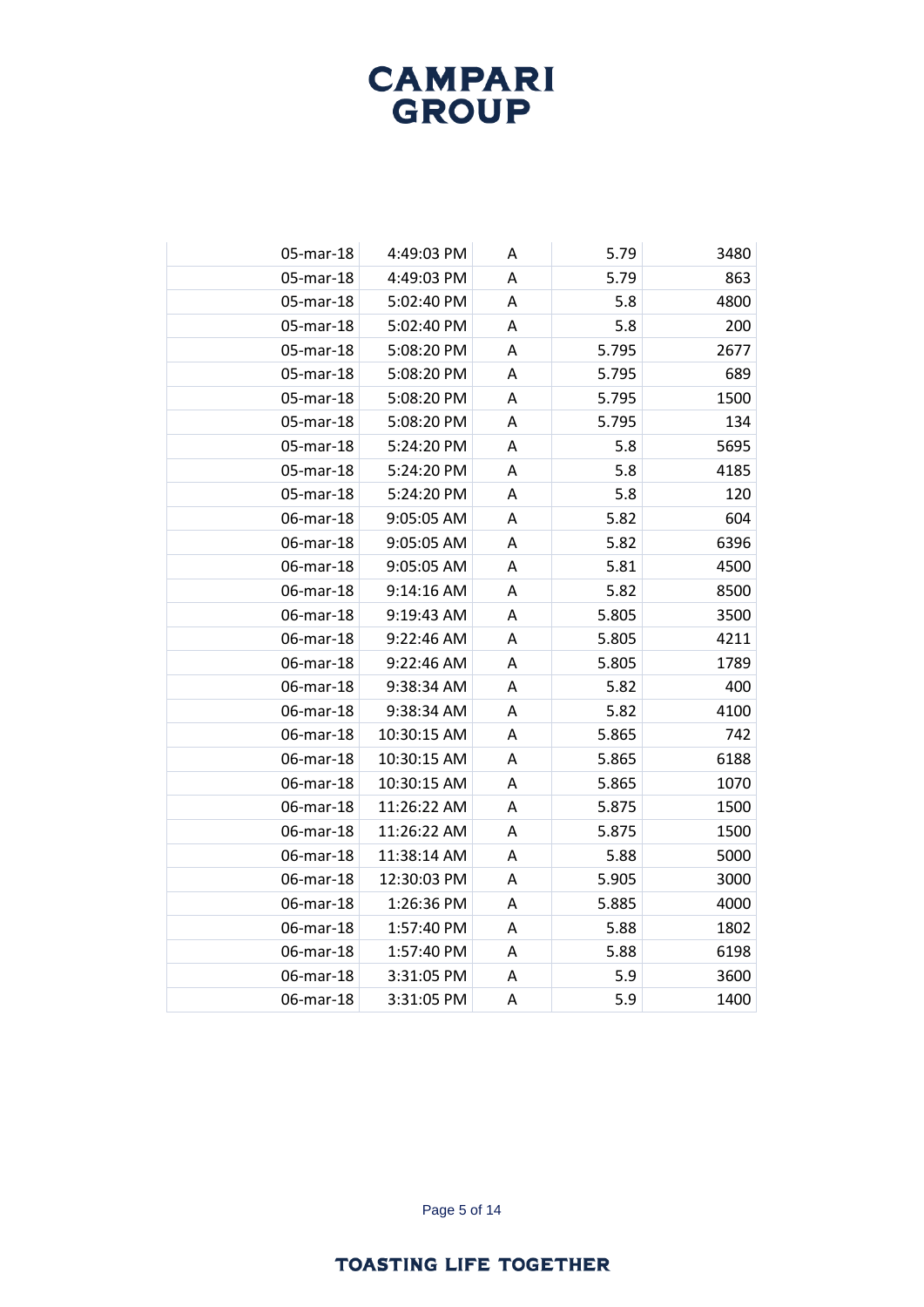| 06-mar-18 | 3:44:56 PM | A | 5.905 | 1238 |
|-----------|------------|---|-------|------|
| 06-mar-18 | 3:44:56 PM | A | 5.905 | 4800 |
| 06-mar-18 | 3:44:56 PM | Α | 5.905 | 962  |
| 06-mar-18 | 3:53:37 PM | A | 5.9   | 8000 |
| 06-mar-18 | 4:08:55 PM | A | 5.885 | 5000 |
| 06-mar-18 | 4:42:42 PM | Α | 5.91  | 8000 |
| 06-mar-18 | 4:57:42 PM | A | 5.915 | 1846 |
| 06-mar-18 | 4:57:42 PM | A | 5.915 | 1800 |
| 06-mar-18 | 4:57:42 PM | A | 5.915 | 1217 |
| 06-mar-18 | 4:57:42 PM | Α | 5.915 | 1800 |
| 06-mar-18 | 4:57:42 PM | A | 5.915 | 337  |
| 06-mar-18 | 5:10:38 PM | Α | 5.93  | 8000 |
| 06-mar-18 | 5:10:49 PM | Α | 5.93  | 1518 |
| 06-mar-18 | 5:10:49 PM | Α | 5.93  | 438  |
| 06-mar-18 | 5:10:49 PM | A | 5.93  | 3102 |
| 06-mar-18 | 5:10:49 PM | Α | 5.93  | 1600 |
| 06-mar-18 | 5:10:49 PM | Α | 5.93  | 842  |
| 06-mar-18 | 5:10:49 PM | A | 5.93  | 1500 |
| 06-mar-18 | 5:17:45 PM | A | 5.93  | 700  |
| 06-mar-18 | 5:17:45 PM | Α | 5.93  | 1175 |
| 06-mar-18 | 5:17:45 PM | A | 5.93  | 1500 |
| 06-mar-18 | 5:17:45 PM | Α | 5.93  | 772  |
| 06-mar-18 | 5:17:45 PM | Α | 5.93  | 3188 |
| 06-mar-18 | 5:17:45 PM | A | 5.93  | 594  |
| 06-mar-18 | 5:17:45 PM | A | 5.93  | 71   |
| 07-mar-18 | 9:01:16 AM | Α | 5.905 | 684  |
| 07-mar-18 | 9:01:16 AM | A | 5.905 | 4316 |
| 07-mar-18 | 9:04:43 AM | Α | 5.93  | 1997 |
| 07-mar-18 | 9:04:43 AM | Α | 5.93  | 1003 |
| 07-mar-18 | 9:08:30 AM | A | 5.94  | 1428 |
| 07-mar-18 | 9:08:30 AM | Α | 5.94  | 980  |
| 07-mar-18 | 9:08:30 AM | A | 5.94  | 2000 |

Page 6 of 14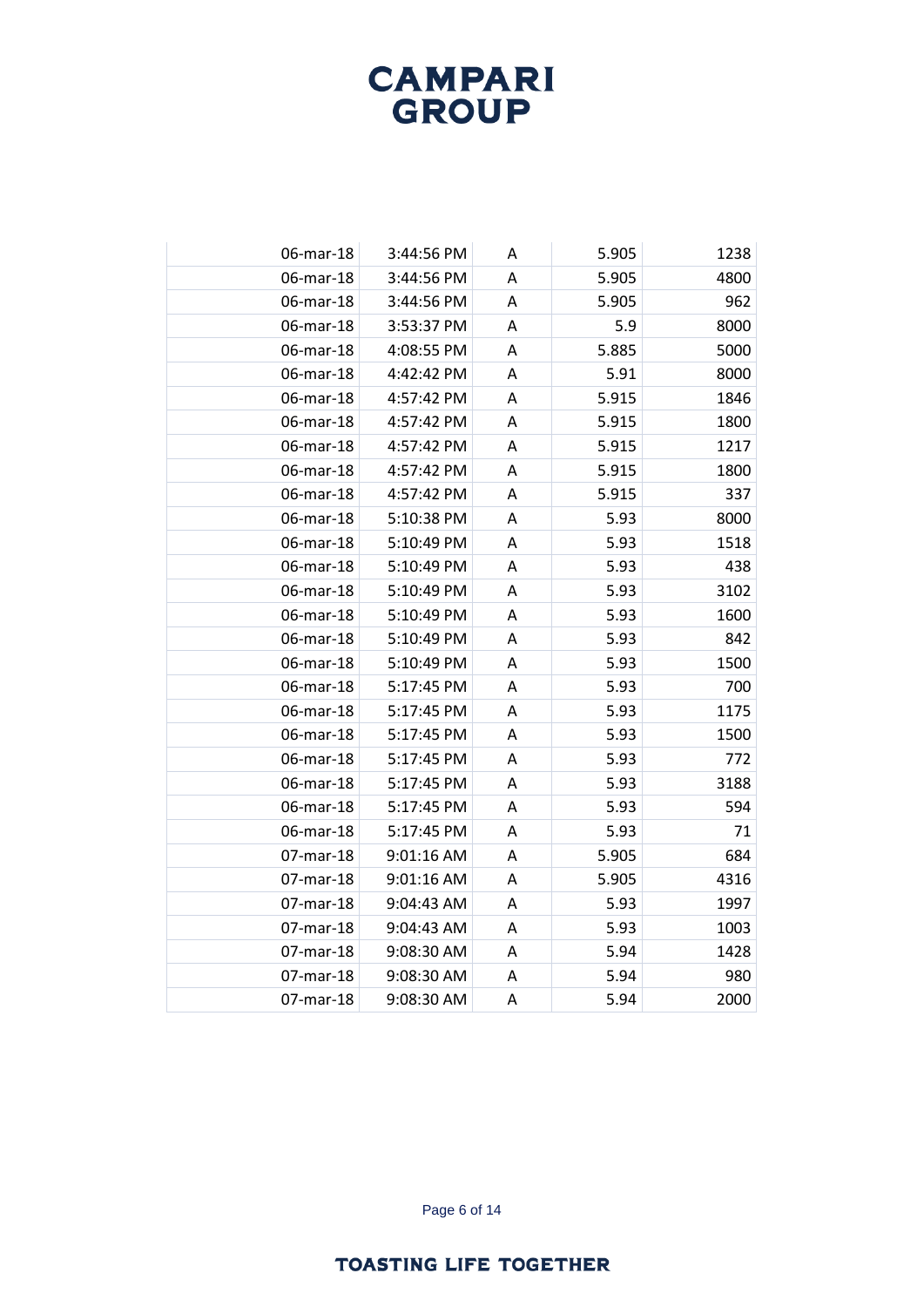| 07-mar-18 | 9:08:30 AM  | Α | 5.94  | 592  |
|-----------|-------------|---|-------|------|
| 07-mar-18 | 9:21:11 AM  | A | 5.955 | 5000 |
| 07-mar-18 | 9:38:58 AM  | A | 5.945 | 500  |
| 07-mar-18 | 9:38:58 AM  | Α | 5.945 | 3500 |
| 07-mar-18 | 9:39:08 AM  | A | 5.945 | 1500 |
| 07-mar-18 | 9:39:08 AM  | A | 5.945 | 1500 |
| 07-mar-18 | 10:03:42 AM | Α | 5.945 | 1700 |
| 07-mar-18 | 10:03:44 AM | Α | 5.945 | 2955 |
| 07-mar-18 | 10:03:44 AM | A | 5.945 | 345  |
| 07-mar-18 | 10:17:34 AM | Α | 5.94  | 1000 |
| 07-mar-18 | 10:18:07 AM | Α | 5.94  | 48   |
| 07-mar-18 | 11:01:39 AM | A | 5.94  | 3520 |
| 07-mar-18 | 11:01:39 AM | A | 5.94  | 432  |
| 07-mar-18 | 11:24:23 AM | Α | 5.945 | 1291 |
| 07-mar-18 | 11:24:23 AM | A | 5.945 | 3709 |
| 07-mar-18 | 11:37:39 AM | A | 5.935 | 1031 |
| 07-mar-18 | 11:37:39 AM | Α | 5.935 | 1416 |
| 07-mar-18 | 11:37:39 AM | A | 5.935 | 1553 |
| 07-mar-18 | 11:51:45 AM | A | 5.92  | 106  |
| 07-mar-18 | 11:51:45 AM | Α | 5.92  | 893  |
| 07-mar-18 | 11:51:45 AM | A | 5.92  | 5001 |
| 07-mar-18 | 11:53:25 AM | Α | 5.93  | 416  |
| 07-mar-18 | 11:53:25 AM | Α | 5.93  | 568  |
| 07-mar-18 | 11:53:25 AM | A | 5.93  | 1516 |
| 07-mar-18 | 11:54:37 AM | Α | 5.93  | 1000 |
| 07-mar-18 | 11:54:37 AM | A | 5.93  | 1500 |
| 07-mar-18 | 12:06:22 PM | Α | 5.915 | 1674 |
| 07-mar-18 | 12:06:22 PM | A | 5.915 | 1500 |
| 07-mar-18 | 12:06:22 PM | Α | 5.915 | 545  |
| 07-mar-18 | 12:06:22 PM | A | 5.915 | 1648 |
| 07-mar-18 | 12:06:22 PM | Α | 5.915 | 1600 |
| 07-mar-18 | 12:06:22 PM | A | 5.915 | 1033 |

Page 7 of 14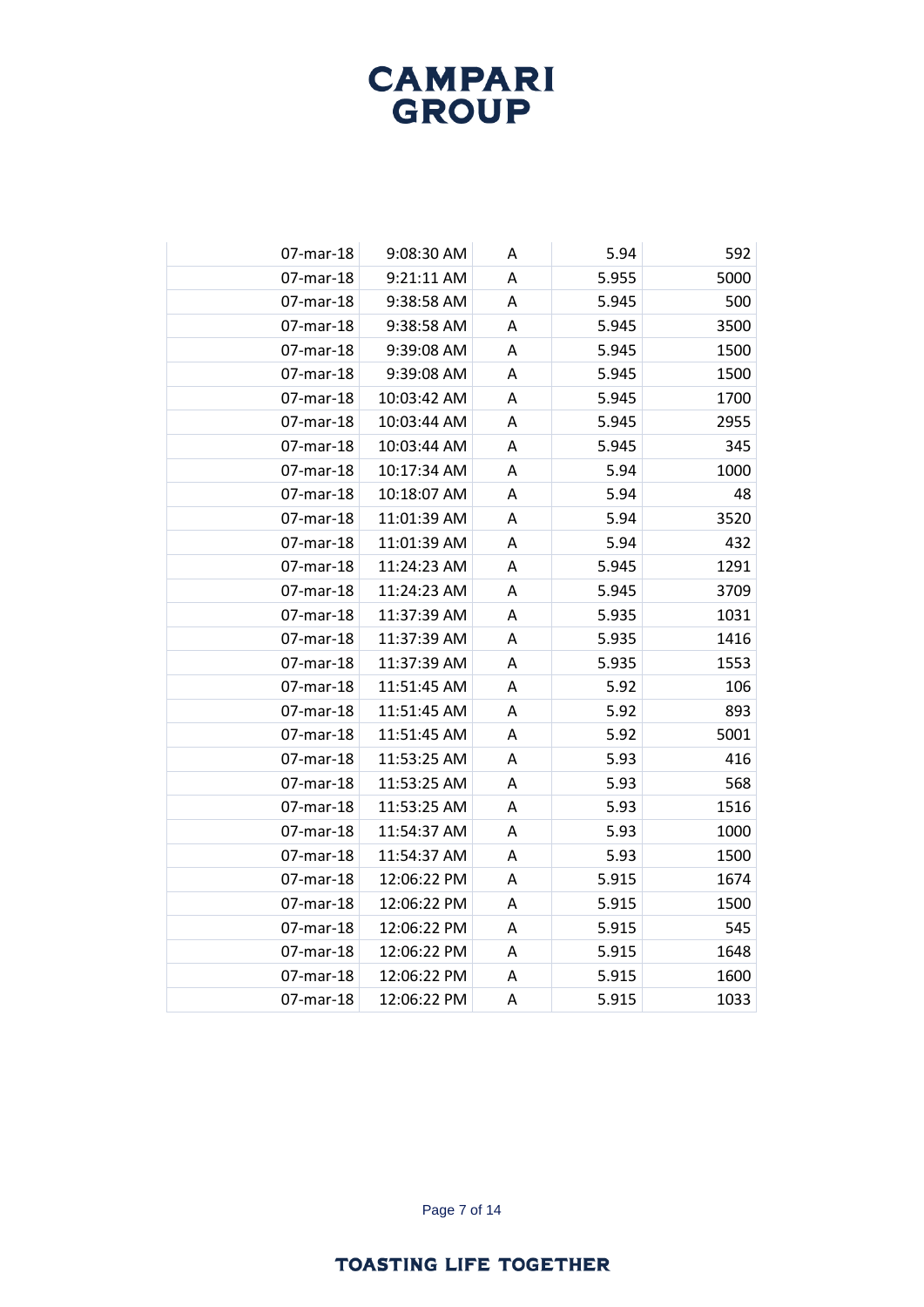| 07-mar-18 | 12:16:41 PM | Α | 5.895 | 1000 |
|-----------|-------------|---|-------|------|
| 07-mar-18 | 12:16:41 PM | A | 5.895 | 2773 |
| 07-mar-18 | 12:16:49 PM | A | 5.895 | 227  |
| 07-mar-18 | 12:35:40 PM | Α | 5.91  | 899  |
| 07-mar-18 | 12:35:40 PM | A | 5.91  | 1586 |
| 07-mar-18 | 12:35:40 PM | A | 5.91  | 1015 |
| 07-mar-18 | 12:35:47 PM | Α | 5.91  | 1500 |
| 07-mar-18 | 12:35:47 PM | A | 5.91  | 3940 |
| 07-mar-18 | 12:35:47 PM | A | 5.91  | 3200 |
| 07-mar-18 | 12:35:47 PM | Α | 5.91  | 860  |
| 07-mar-18 | 12:46:07 PM | A | 5.895 | 7000 |
| 07-mar-18 | 12:46:59 PM | A | 5.895 | 3141 |
| 07-mar-18 | 12:46:59 PM | Α | 5.895 | 1500 |
| 07-mar-18 | 12:46:59 PM | Α | 5.895 | 980  |
| 07-mar-18 | 12:46:59 PM | A | 5.895 | 610  |
| 07-mar-18 | 12:46:59 PM | Α | 5.895 | 1769 |
| 07-mar-18 | 1:37:37 PM  | A | 5.91  | 499  |
| 07-mar-18 | 1:42:53 PM  | A | 5.91  | 502  |
| 07-mar-18 | 1:42:59 PM  | A | 5.91  | 503  |
| 07-mar-18 | 1:43:05 PM  | A | 5.91  | 502  |
| 07-mar-18 | 1:43:12 PM  | A | 5.91  | 495  |
| 07-mar-18 | 1:43:18 PM  | A | 5.91  | 496  |
| 07-mar-18 | 1:43:30 PM  | Α | 5.91  | 496  |
| 07-mar-18 | 1:43:30 PM  | A | 5.91  | 4507 |
| 07-mar-18 | 1:57:40 PM  | A | 5.905 | 2332 |
| 07-mar-18 | 1:57:40 PM  | A | 5.905 | 1689 |
| 07-mar-18 | 1:57:40 PM  | Α | 5.905 | 2979 |
| 07-mar-18 | 2:10:29 PM  | Α | 5.905 | 593  |
| 07-mar-18 | 2:10:29 PM  | Α | 5.905 | 867  |
| 07-mar-18 | 2:10:29 PM  | A | 5.905 | 1500 |
| 07-mar-18 | 2:10:29 PM  | Α | 5.905 | 594  |
| 07-mar-18 | 2:10:29 PM  | A | 5.905 | 2479 |

Page 8 of 14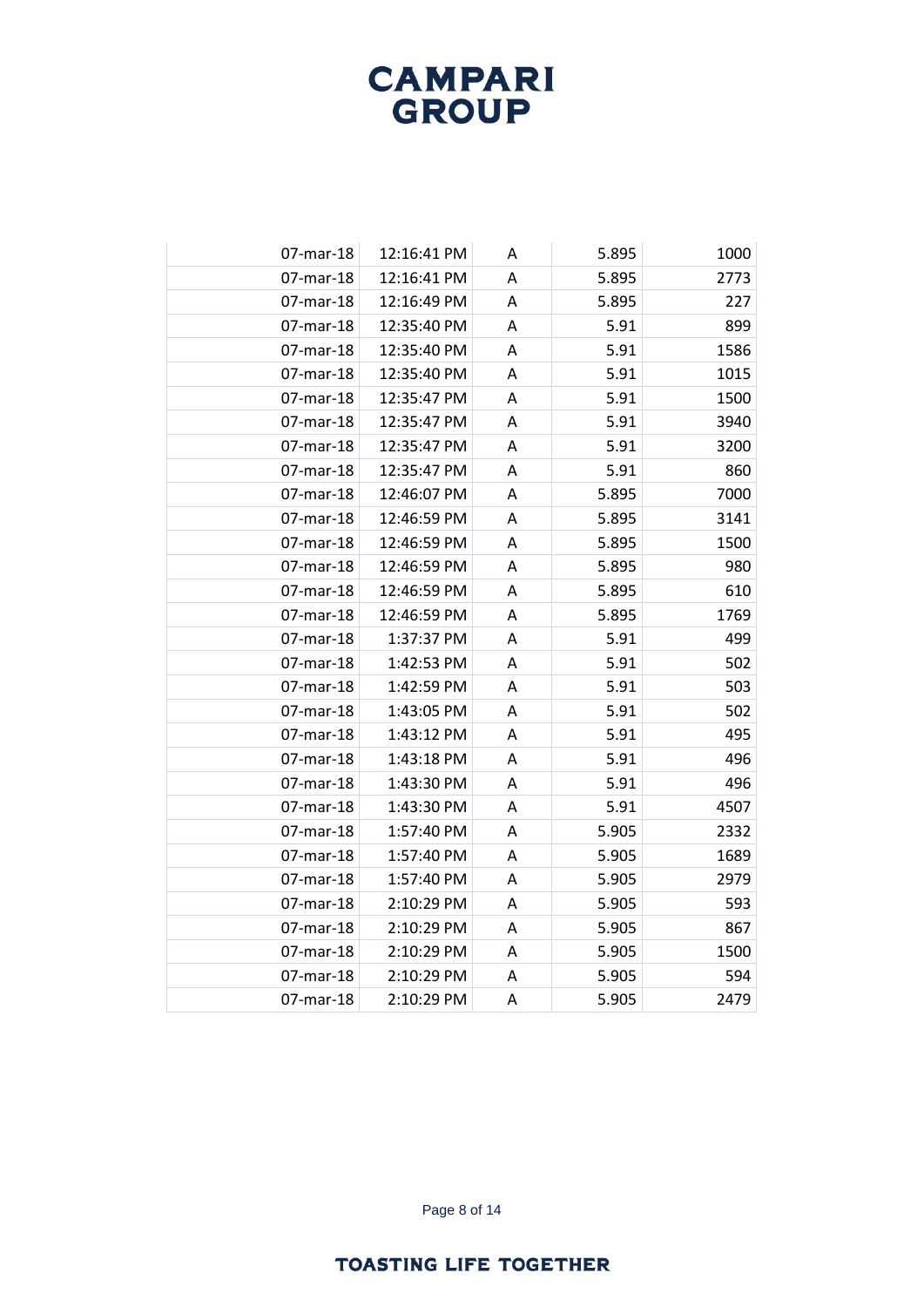| 07-mar-18 | 2:10:29 PM | Α | 5.905 | 1850 |
|-----------|------------|---|-------|------|
| 07-mar-18 | 2:10:29 PM | A | 5.905 | 2117 |
| 07-mar-18 | 2:40:05 PM | A | 5.925 | 1311 |
| 07-mar-18 | 2:40:05 PM | A | 5.925 | 1687 |
| 07-mar-18 | 2:40:05 PM | A | 5.925 | 1426 |
| 07-mar-18 | 2:41:01 PM | A | 5.925 | 576  |
| 07-mar-18 | 3:32:21 PM | Α | 5.91  | 2280 |
| 07-mar-18 | 3:32:21 PM | A | 5.91  | 1720 |
| 07-mar-18 | 3:49:14 PM | A | 5.92  | 2274 |
| 07-mar-18 | 3:49:14 PM | Α | 5.92  | 3726 |
| 07-mar-18 | 4:40:25 PM | Α | 5.96  | 980  |
| 07-mar-18 | 4:40:25 PM | A | 5.96  | 1700 |
| 07-mar-18 | 4:40:25 PM | A | 5.96  | 568  |
| 07-mar-18 | 4:40:25 PM | Α | 5.96  | 306  |
| 07-mar-18 | 4:40:25 PM | A | 5.96  | 1446 |
| 07-mar-18 | 5:19:22 PM | A | 5.935 | 1500 |
| 07-mar-18 | 5:19:22 PM | Α | 5.935 | 562  |
| 07-mar-18 | 5:19:22 PM | A | 5.935 | 2148 |
| 07-mar-18 | 5:19:22 PM | A | 5.935 | 784  |
| 07-mar-18 | 5:19:22 PM | A | 5.935 | 55   |
| 07-mar-18 | 5:19:22 PM | A | 5.935 | 302  |
| 07-mar-18 | 5:19:22 PM | Α | 5.935 | 1159 |
| 07-mar-18 | 5:19:22 PM | Α | 5.935 | 490  |
| 07-mar-18 | 5:19:36 PM | A | 5.935 | 1000 |
| 07-mar-18 | 5:19:36 PM | Α | 5.935 | 3407 |
| 07-mar-18 | 5:19:36 PM | A | 5.935 | 803  |
| 07-mar-18 | 5:19:36 PM | A | 5.935 | 1500 |
| 07-mar-18 | 5:19:36 PM | A | 5.935 | 867  |
| 07-mar-18 | 5:19:36 PM | Α | 5.935 | 423  |
| 07-mar-18 | 5:26:28 PM | A | 5.95  | 10   |
| 07-mar-18 | 5:26:28 PM | Α | 5.95  | 1188 |
| 07-mar-18 | 5:26:28 PM | A | 5.95  | 788  |

Page 9 of 14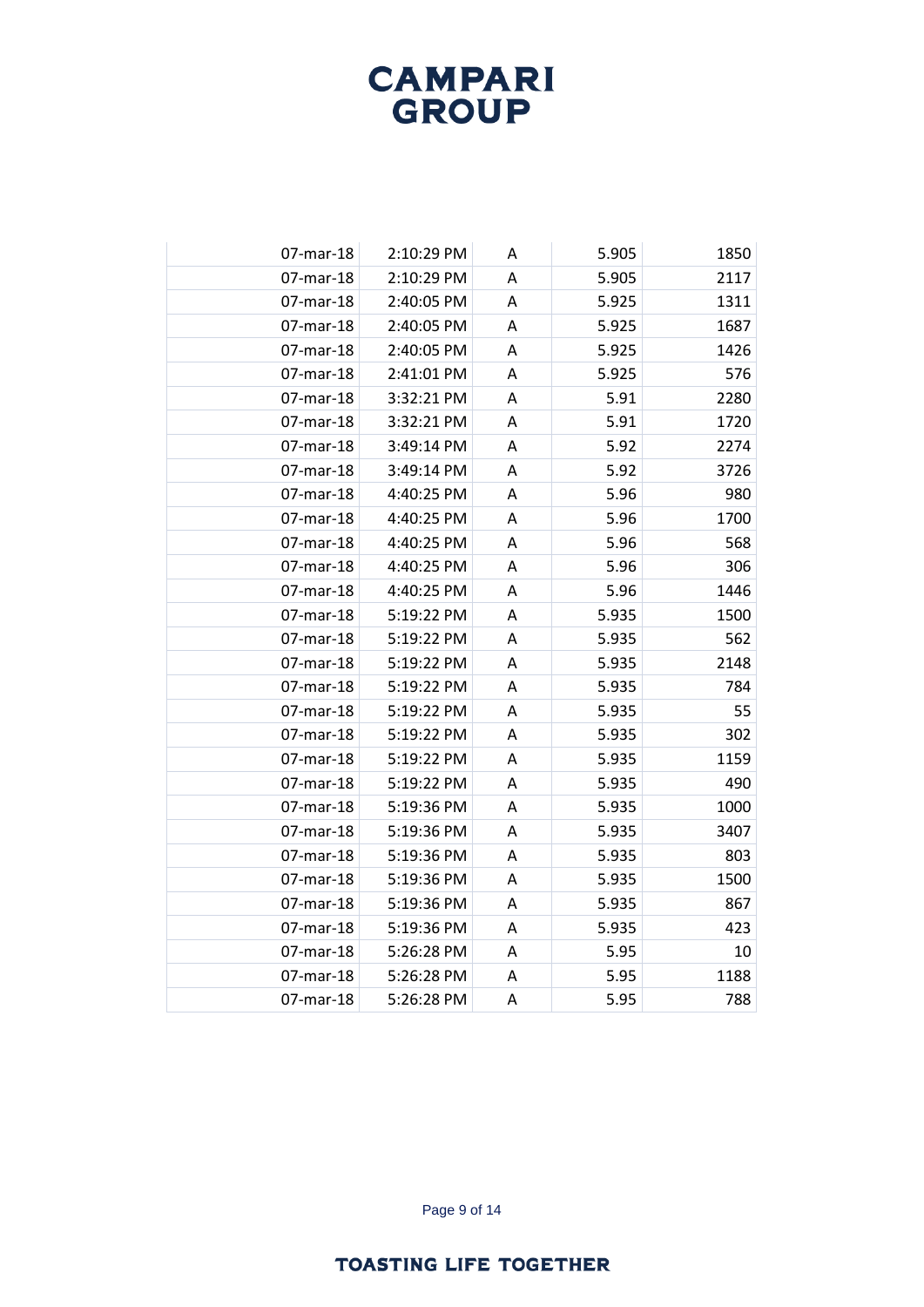| 07-mar-18 | 5:26:28 PM  | A | 5.95  | 10           |
|-----------|-------------|---|-------|--------------|
| 07-mar-18 | 5:26:28 PM  | A | 5.95  | 400          |
| 07-mar-18 | 5:26:28 PM  | Α | 5.95  | $\mathbf{1}$ |
| 07-mar-18 | 5:26:28 PM  | A | 5.95  | $\mathbf{1}$ |
| 07-mar-18 | 5:26:28 PM  | A | 5.95  | 2602         |
| 08-mar-18 | 9:21:34 AM  | Α | 5.96  | 1000         |
| 08-mar-18 | 9:22:47 AM  | Α | 5.96  | 2868         |
| 08-mar-18 | 9:22:56 AM  | A | 5.96  | 1132         |
| 08-mar-18 | 9:29:27 AM  | A | 5.93  | 2640         |
| 08-mar-18 | 9:29:27 AM  | A | 5.93  | 1360         |
| 08-mar-18 | 9:32:28 AM  | Α | 5.93  | 1500         |
| 08-mar-18 | 9:53:17 AM  | A | 5.94  | 882          |
| 08-mar-18 | 9:53:17 AM  | Α | 5.94  | 66           |
| 08-mar-18 | 9:53:17 AM  | A | 5.94  | 2659         |
| 08-mar-18 | 9:53:17 AM  | A | 5.94  | 393          |
| 08-mar-18 | 10:00:55 AM | Α | 5.93  | 118          |
| 08-mar-18 | 10:14:54 AM | Α | 5.95  | 173          |
| 08-mar-18 | 10:14:54 AM | A | 5.95  | 1674         |
| 08-mar-18 | 10:14:54 AM | A | 5.95  | 2001         |
| 08-mar-18 | 10:14:54 AM | A | 5.95  | 802          |
| 08-mar-18 | 10:14:54 AM | A | 5.95  | 350          |
| 08-mar-18 | 11:13:23 AM | Α | 5.985 | 1000         |
| 08-mar-18 | 11:13:23 AM | Α | 5.985 | 100          |
| 08-mar-18 | 11:13:23 AM | A | 5.985 | 2400         |
| 08-mar-18 | 11:13:23 AM | Α | 5.985 | 500          |
| 08-mar-18 | 11:42:16 AM | Α | 6.005 | 435          |
| 08-mar-18 | 11:42:16 AM | A | 6.005 | 1231         |
| 08-mar-18 | 11:42:16 AM | A | 6.005 | 552          |
| 08-mar-18 | 11:42:16 AM | A | 6.005 | 168          |
| 08-mar-18 | 11:42:16 AM | Α | 6.005 | 1200         |
| 08-mar-18 | 11:42:16 AM | Α | 6.005 | 663          |
| 08-mar-18 | 11:42:16 AM | Α | 6.005 | 751          |

Page 10 of 14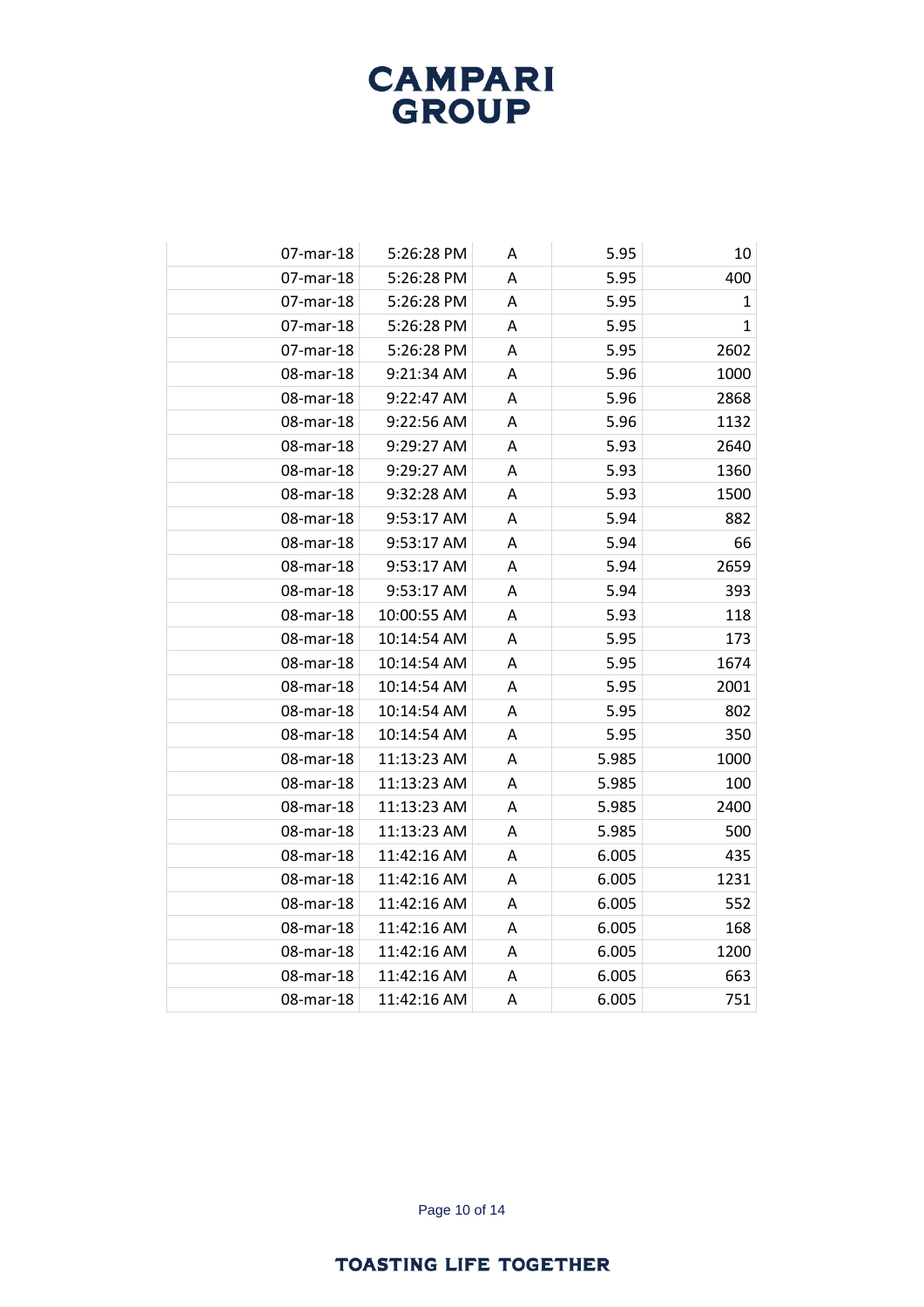| 08-mar-18 | 11:59:53 AM | Α | 6.005 | 4000 |
|-----------|-------------|---|-------|------|
| 08-mar-18 | 1:45:06 PM  | A | 6.005 | 3924 |
| 08-mar-18 | 1:45:06 PM  | A | 6.005 | 389  |
| 08-mar-18 | 1:45:06 PM  | Α | 6.005 | 687  |
| 08-mar-18 | 2:22:25 PM  | A | 6.03  | 185  |
| 08-mar-18 | 2:22:25 PM  | A | 6.03  | 1760 |
| 08-mar-18 | 2:22:25 PM  | Α | 6.03  | 1000 |
| 08-mar-18 | 2:22:25 PM  | A | 6.03  | 1452 |
| 08-mar-18 | 2:22:25 PM  | A | 6.03  | 200  |
| 08-mar-18 | 2:22:25 PM  | A | 6.03  | 200  |
| 08-mar-18 | 2:22:25 PM  | A | 6.03  | 629  |
| 08-mar-18 | 2:22:25 PM  | A | 6.03  | 2574 |
| 08-mar-18 | 2:22:43 PM  | Α | 6.03  | 4240 |
| 08-mar-18 | 2:22:43 PM  | A | 6.03  | 142  |
| 08-mar-18 | 2:41:41 PM  | A | 6.04  | 2210 |
| 08-mar-18 | 2:41:41 PM  | A | 6.04  | 750  |
| 08-mar-18 | 2:41:41 PM  | A | 6.04  | 2000 |
| 08-mar-18 | 2:41:41 PM  | A | 6.04  | 1682 |
| 08-mar-18 | 2:41:41 PM  | A | 6.04  | 1358 |
| 08-mar-18 | 2:41:50 PM  | A | 6.04  | 1682 |
| 08-mar-18 | 2:41:50 PM  | A | 6.04  | 318  |
| 08-mar-18 | 3:17:46 PM  | A | 6.1   | 1012 |
| 08-mar-18 | 3:17:46 PM  | A | 6.1   | 693  |
| 08-mar-18 | 3:17:46 PM  | A | 6.1   | 508  |
| 08-mar-18 | 3:17:46 PM  | A | 6.1   | 388  |
| 08-mar-18 | 3:17:46 PM  | A | 6.1   | 1090 |
| 08-mar-18 | 3:17:46 PM  | Α | 6.1   | 744  |
| 08-mar-18 | 3:17:46 PM  | Α | 6.1   | 2880 |
| 08-mar-18 | 3:17:46 PM  | A | 6.1   | 685  |
| 08-mar-18 | 3:32:57 PM  | A | 6.11  | 350  |
| 08-mar-18 | 3:33:17 PM  | Α | 6.11  | 1000 |
| 08-mar-18 | 3:33:26 PM  | A | 6.11  | 500  |

Page 11 of 14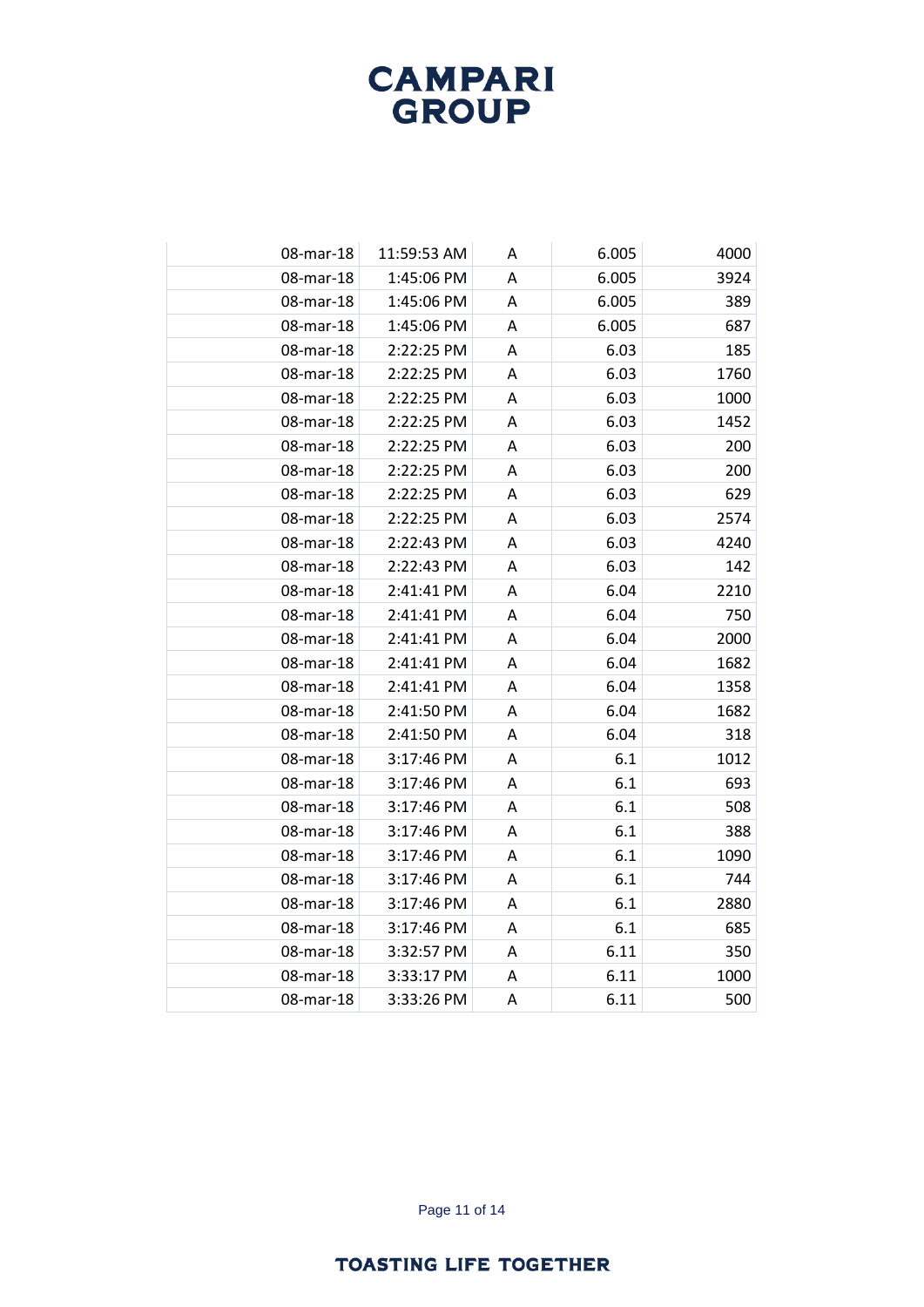| 08-mar-18 | 3:37:52 PM  | Α | 6.11  | 150  |
|-----------|-------------|---|-------|------|
| 08-mar-18 | 3:38:13 PM  | A | 6.11  | 6000 |
| 08-mar-18 | 3:48:24 PM  | A | 6.11  | 673  |
| 08-mar-18 | 3:48:24 PM  | Α | 6.11  | 1600 |
| 08-mar-18 | 3:48:24 PM  | A | 6.11  | 227  |
| 08-mar-18 | 3:48:24 PM  | A | 6.11  | 1500 |
| 08-mar-18 | 3:49:06 PM  | Α | 6.1   | 700  |
| 08-mar-18 | 3:49:06 PM  | A | 6.1   | 1000 |
| 08-mar-18 | 3:49:07 PM  | A | 6.1   | 500  |
| 08-mar-18 | 3:49:25 PM  | Α | 6.1   | 4000 |
| 08-mar-18 | 3:49:30 PM  | A | 6.1   | 800  |
| 08-mar-18 | 4:01:49 PM  | A | 6.115 | 720  |
| 08-mar-18 | 4:01:49 PM  | Α | 6.115 | 660  |
| 08-mar-18 | 4:01:49 PM  | Α | 6.115 | 1500 |
| 08-mar-18 | 4:01:49 PM  | A | 6.115 | 2082 |
| 08-mar-18 | 4:01:49 PM  | Α | 6.115 | 1540 |
| 08-mar-18 | 4:01:49 PM  | A | 6.115 | 1498 |
| 08-mar-18 | 5:06:22 PM  | A | 6.115 | 2880 |
| 08-mar-18 | 5:06:22 PM  | A | 6.115 | 1440 |
| 08-mar-18 | 5:06:22 PM  | A | 6.115 | 680  |
| 09-mar-18 | 9:01:34 AM  | A | 6.135 | 1785 |
| 09-mar-18 | 9:01:34 AM  | Α | 6.135 | 2215 |
| 09-mar-18 | 9:06:50 AM  | A | 6.14  | 5000 |
| 09-mar-18 | 9:09:23 AM  | Α | 6.13  | 3913 |
| 09-mar-18 | 9:09:23 AM  | Α | 6.13  | 1229 |
| 09-mar-18 | 9:09:23 AM  | A | 6.13  | 858  |
| 09-mar-18 | 9:11:00 AM  | A | 6.13  | 2722 |
| 09-mar-18 | 9:11:19 AM  | A | 6.13  | 2278 |
| 09-mar-18 | 9:37:38 AM  | Α | 6.135 | 5000 |
| 09-mar-18 | 10:00:00 AM | Α | 6.16  | 5000 |
| 09-mar-18 | 10:03:39 AM | Α | 6.155 | 1500 |
| 09-mar-18 | 10:03:39 AM | A | 6.155 | 1800 |

Page 12 of 14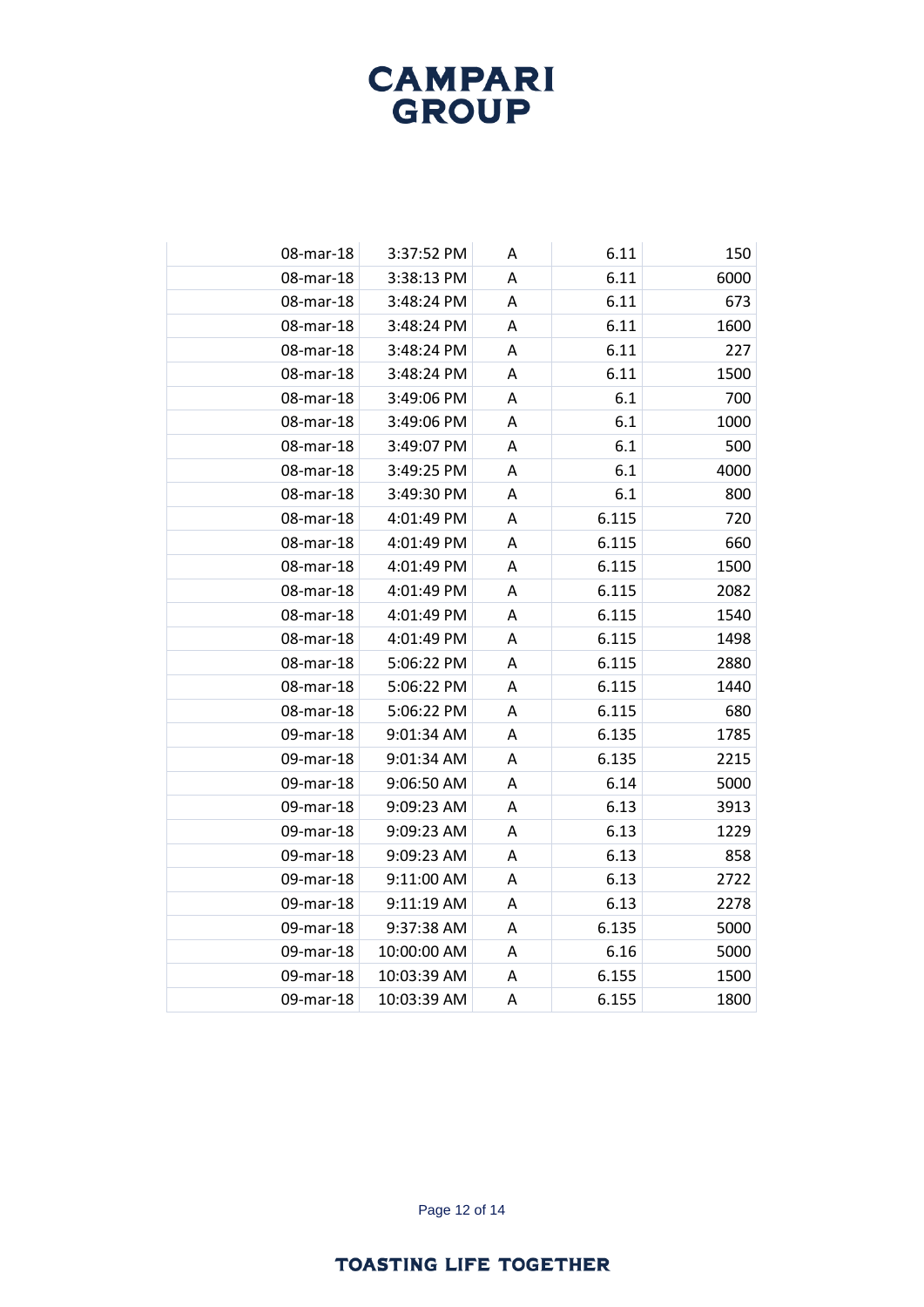| 09-mar-18 | 10:03:39 AM | Α | 6.155 | 1700 |
|-----------|-------------|---|-------|------|
| 09-mar-18 | 10:07:17 AM | A | 6.15  | 1655 |
| 09-mar-18 | 10:07:17 AM | А | 6.15  | 599  |
| 09-mar-18 | 10:07:18 AM | Α | 6.15  | 2746 |
| 09-mar-18 | 10:23:20 AM | Α | 6.15  | 1000 |
| 09-mar-18 | 10:25:28 AM | A | 6.15  | 380  |
| 09-mar-18 | 10:25:34 AM | Α | 6.15  | 2620 |
| 09-mar-18 | 11:22:58 AM | Α | 6.16  | 1000 |
| 09-mar-18 | 11:53:40 AM | A | 6.16  | 1500 |
| 09-mar-18 | 1:27:57 PM  | Α | 6.21  | 1737 |
| 09-mar-18 | 1:28:05 PM  | Α | 6.21  | 754  |
| 09-mar-18 | 1:28:05 PM  | Α | 6.21  | 2509 |
| 09-mar-18 | 1:37:06 PM  | A | 6.2   | 200  |
| 09-mar-18 | 1:37:06 PM  | Α | 6.2   | 1500 |
| 09-mar-18 | 1:37:06 PM  | A | 6.2   | 507  |
| 09-mar-18 | 1:37:06 PM  | Α | 6.2   | 1293 |
| 09-mar-18 | 2:43:31 PM  | Α | 6.205 | 5000 |
| 09-mar-18 | 2:46:09 PM  | A | 6.21  | 3237 |
| 09-mar-18 | 2:46:09 PM  | A | 6.21  | 1763 |
| 09-mar-18 | 2:53:17 PM  | Α | 6.21  | 4250 |
| 09-mar-18 | 2:53:17 PM  | Α | 6.21  | 750  |
| 09-mar-18 | 3:26:28 PM  | Α | 6.18  | 3567 |
| 09-mar-18 | 3:26:28 PM  | Α | 6.18  | 1433 |
| 09-mar-18 | 3:28:30 PM  | Α | 6.175 | 3500 |
| 09-mar-18 | 3:52:45 PM  | Α | 6.145 | 2839 |
| 09-mar-18 | 3:52:45 PM  | A | 6.145 | 769  |
| 09-mar-18 | 3:52:45 PM  | Α | 6.145 | 2874 |
| 09-mar-18 | 3:52:45 PM  | Α | 6.145 | 18   |
| 09-mar-18 | 3:53:43 PM  | Α | 6.145 | 1500 |
| 09-mar-18 | 3:53:43 PM  | Α | 6.145 | 955  |
| 09-mar-18 | 3:53:43 PM  | Α | 6.145 | 1565 |
| 09-mar-18 | 3:53:43 PM  | A | 6.145 | 980  |
|           |             |   |       |      |

Page 13 of 14